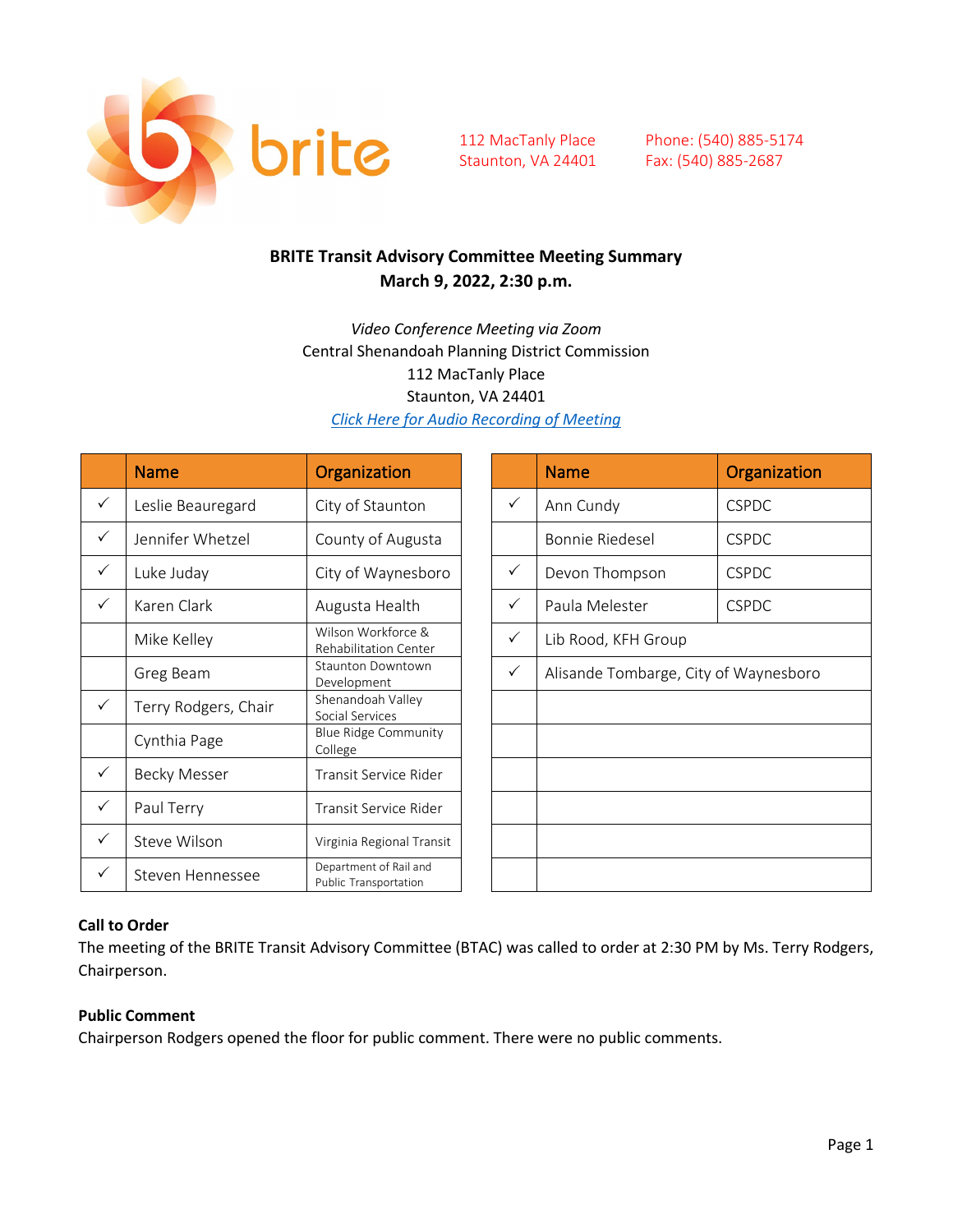

Phone: (540) 885-5174 Fax: (540) 885-2687

#### **Approve Minutes**

Chairperson Rodgersstated that there was not an in-person quorum, and did not request a vote to approve minutes from the January BTAC meeting.

#### **Business**

Introductions: Chairperson Rodgers introduced Ms. Leslie Beauregard, Interim City Manager for Staunton.

FY 2023 Grant Applications (DRPT): Ms. Devon Thompson reported that the Central Shenandoah Planning District Commission (CSPDC) submitted the Fiscal Year 2023 (FY23) Virginia Department of Rail and Public Transportation (DRPT) grants by the February 1 deadline. Grants submitted included Rural and Urban Operating; Rural and Urban Capital, which included the capital cost of contracting for the turn-key contract with Virginia Regional Transit (VRT) and a line item for the State match for the Federal Transit Administration (FTA) 5339 Bus and Bus Facilities grant for the Staunton Lewis Street Hub; an additional Demonstration grant for Afton Express operations through the end of FY23; and a Commuter Assistance Program operating grant for the RideShare program. DRPT would complete their review of the grant applications, and would make their recommendations to the Commonwealth Transportation Board (CTB) at their next meeting.

Ms. Thompson inquired as to whether or not Mr. Steven Hennessee, DRPT, had any additional comments regarding grant review. Mr. Hennessee remarked that DRPT had completed first and second rounds of reviews, and was entering a third phase of refinement. Mr. Hennessee indicated that grant recommendations should be ready to be presented to the CTB at their April meeting. The draft Six Year Improvement Plan (SYIP) would be voted on in June.

Afton Express Update: Ms. Paula Melester introduced herself, and provided an update on Afton Express operations. March was the seventh month of operation for the new commuter bus service, and ridership in February was the highest seen since launched in September 2021, with a monthly average of 30 total passenger trips per day. The highest ridership reported since launch was 38 daily passenger trips, which occurred in February as well. Ms. Melester indicated that the additional Demonstration grant would allow for service provision and potential expansion of operations. An additional bus would allow for increased stop frequency to provide service to 12-hour hospital shift workers who are not currently served by the existing Afton Express schedule. This expansion was contingent upon funding from the additional demonstration grant. Ms. Melester stated that staff continued to market Afton Express to both attract new riders and retain current riders.

Ms. Karen Clark inquired about whether there was an Afton Express sign located at the Waynesboro Park and Ride Lot shelter, and Ms. Melester replied that the sign was previously posted at Waynesboro Town Center (at Target) where the stop was temporarily staged during the construction of the lot, but had now been posted to the new shelters at the Park and Ride Lot.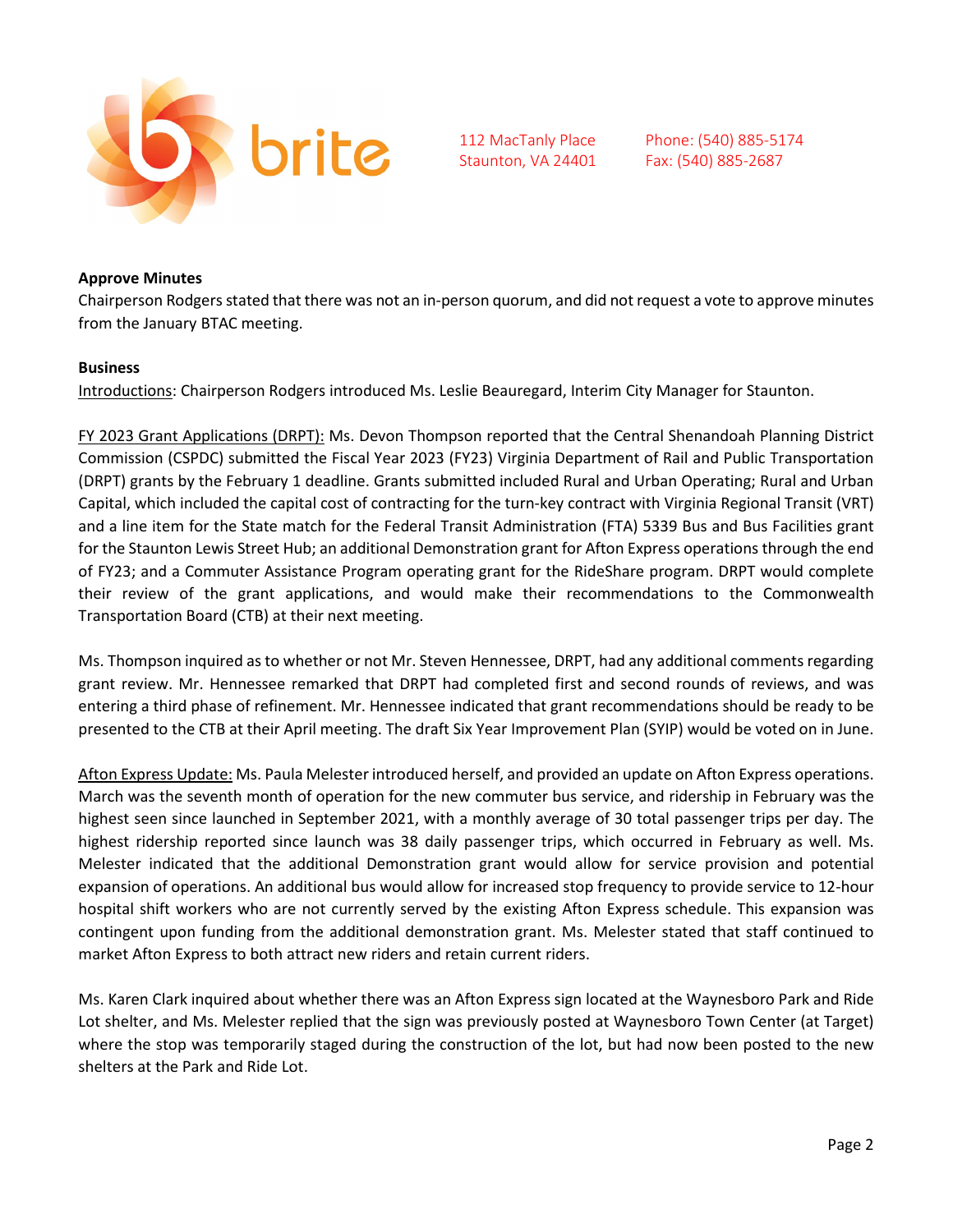

Phone: (540) 885-5174 Fax: (540) 885-2687

Mr. Luke Juday asked at what point would the group evaluate service performance and determine viability. Ms. Thompson replied that the additional demonstration grant would fund the service through the end of FY 2023, at which point, if the service were to continue, it would be funded through the BRITE operation and capital grants submitted to DRPT. Mr. Juday also inquired about intentions to expand service. Ms. Melester responded that staff was keeping track of all customer and potential customer feedback received, and would have that information to inform furture changes to stops or frequency of service.

Transit Development Plan (TDP) Update: Ms. Lib Rood reported that Chapter 3 of the Transit Development Plan (TDP) was completed and submitted to CSPDC for review. Ms. Rood provided an overview of the pre-pandemic performance metrics, the rider and public survey results, and rider requests, which would inform recommendations for Chapter 4 (see attached presentation for additional information).

#### **Pre-Pandemic Route Performance**

- There was a dip in ridership from Fiscal Year 2019 to Fiscal Year 2021. This was not unusual (pandemic), and was on par with other transit agencies. The Staunton Loop routes fared the best with ridership.
- The TDP projects should be geared toward getting riders back on transit, which meant listening to the feedback provided by riders and their requests for improvements.

#### **Rider and Public Survey Results & Rider Requests**

- Great response related to brand awareness.
	- $\circ$  72 percent of those who took the survey were aware of BRITE and had positive opinions of BRITE; 22 percent were not aware; and 6 percent were aware and did not have a positive opinion.
- Respondents were a mix of people who did and did not use public transportation.
- More frequent service, access to more information about transit, bus and shelter improvements, additional weekend service, and "better availability near my home, work, and school" were the most common responses to the question related to increased utilization of transit services.
- The number one request for increased utilization was to add service later in the day, and more weekend service.
- Potential areas identified for additional service:
	- o Staunton the fringe areas around Staunton, Hillcrest, West End, Churchville, Baldwin Acres, and West Beverley to the edge of city limits
	- o Waynesboro Coyner Park, and Main Street between Rosser Ave and Lew Dewitt Boulevard
	- o Rural areas of Augusta County Deerfield, Craigsville, Churchville, Green Spring Valley, Mint Spring, Ivy Ridge, New Hope, and a stop on Afton Mountain
	- $\circ$  More inter-city bus service Richmond, DC, Harrisonburg, and southern Rockingham County
- Other general suggestions
	- o VA Breeze and Afton Express at the same stop;
	- o Additional service and shelters;
	- o On-demand service in Waynesboro;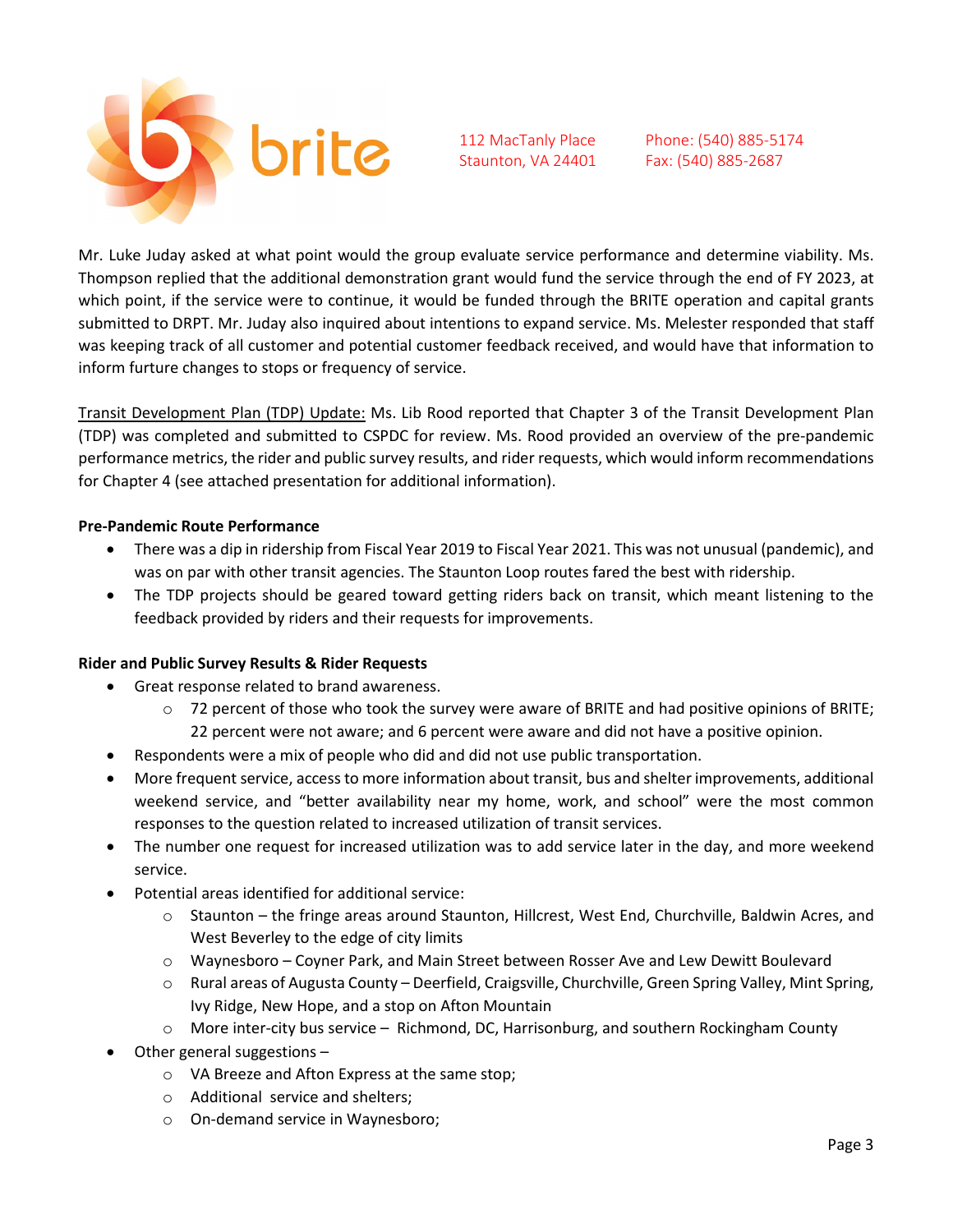

Phone: (540) 885-5174 Fax: (540) 885-2687

- o Senior-oriented service; and
- o Increased availability of information.
- 92 percent cited that there was a need and support for expanded service

Ms. Beauregard asked if there was information on why riders felt the locations in Staunton were not accessible, and whether it was because the lack of pedestrian amenities. Ms. Rood noted the service comments were not specific, but that she planned to visit the areas and note conditions of the locations (i.e. is it hilly, unsafe, too much traffic) for more insight.

Ms. Rood identified the following potential TDP projects from the survey results and would review them further to determine feasibility and include those analyses in Chapter 4.

- Microtransit Pilot Project possible pilot project for Waynesboro to address some of the on-demand requests (small geographical areas see more success)
- Addition of Staunton Loop address some of the concerns with the 250 Connector
- Adjustments to the Stuarts Draft Link more linear route serving more employers
- Inclusion of Main Street between Rosser Avenue and Lew Dewitt Boulevard on the Waynesboro Circulator
- Addition of rural and senior-oriented service
- Intersection of Afton Express, VA Breeze, and BRITE service at a single stop
- Potential addition of Afton Mountain stop and Fontaine Research Park stop on Afton Express
- Addition of Saturday paratransit service
- Addition of Sunday service
- Implementation of later hours of service
- Improvement of connections between Harrisonburg and Staunton
- Implementation of new technology, such as the existing ITS plan

Ms. Karen Clark sought clarification on what "Microtransit" referred to, and Ms. Rood explained that microtransit was similar to an Uber or Lyft, but was publicly operated through a public transit program. It required implementation of technology to allow riders to use their phone to request a car, van, or bus service on demand. She noted that the major costs associated were related to the technology set-up – the software and procurement of vehicles and drivers could cost up to multiple hundred thousand dollars.

Ms. Rood noted that Chapters 1-3 would be available to the BTAC members for review within a week of the March meeting. The next steps would be recommendation evaluation and development of Chapter 4. Ms. Rood anticipated Chapter 4 would be available in April.

There were no further questions about the TDP Update. Ms Rood asked Ms. Ann Cundy if there had been any news about the 5339 Lewis Street Hub project funding, and Ms. Cundy noted that no new news was available.

Contractor Update: Mr. Wilson reported on the following: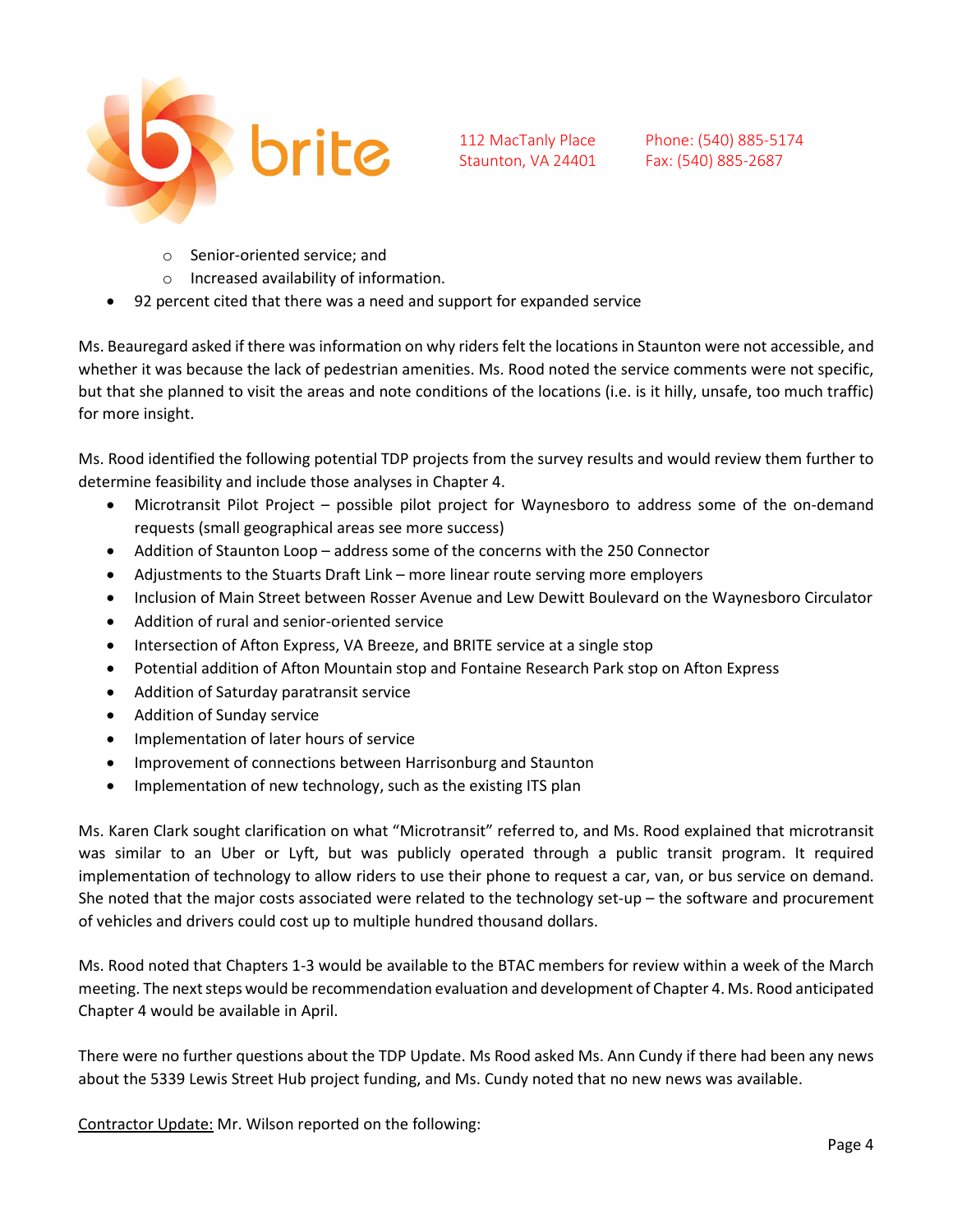

Phone: (540) 885-5174 Fax: (540) 885-2687

• **Ridership:** January saw 9,095 riders. Mr. Wilson believed this number was lower than usual due to weather delays and cancellations. February 2022 saw a 32 percent increase from February 2021, and year-to-date ridership showed an increase of about 1,500 riders compared to 2021. Afton Express also showed increased ridership.

Average BRITE ridership in 2019 (pre-pandemic) was approximately 23,000 riders per month; approximately 14,000 in 2020; and approximately 13,000 in 2021. Based on recent numbers, Mr. Wilson predicted an average of 18,000 monthly riders for 2022, which was closer to pre-pandemic ridership.

- **Mask Mandate:** Mr. Wilson noted that the Federal Mask Mandate was set to expire March 18, and no guidance had been received beyond that date. Mr. Wilson remarked that BRITE would continue to make masks available on the buses even if the mandate was lifted for those who were more comfortable with masking on transit.
- **Employment Opportunities:** VRT continued to solicit employment for additional drivers. Mr. Wilson stated that COVID illnesses among staff were lower than in previous months, and that those numbers continued to be reported to FTA.
- **Trainings:** VRT had a quarterly training scheduled for the following week, but due to weather forecasts there was high likelihood of rescheduling.
- **Other:**
	- o Transit Appreciation Day was happening on March 18, and CSPDC and VRT would partner to provide donuts and coffee gift cards to drivers to show their appreciation.
	- $\circ$  Mr. Wilson noted that there had been a few riders who had used the Afton Express in the opposite direction (from Charlottesville to Staunton/Augusta/Waynesboro in the morning), and they had been assisting those passengers on how to best navigate that routing. Discussion ensued about the feasibility of the reverse commute, and what the challenges were for riders who sought to ride in that direction.

Other Business: Chairperson Rodgers asked if there was any other business to come before the committee.

- Chairperson Rodgers reported that she received a complaint regarding a Waynesboro stop at the corner of James Avenue and Gum Street. Mr. Wilson, Ms. Thompson, and Mr. Juday noted that this was a location that had been visited and reviewed previously. The complaint was from a homeowner on the street, and their complaint stemmed from the gathering of people at and near the stop that was bothersome . Mr. Wilson stated that the on/off counts for that stop did not reflect high utilization of the stop, and that it was not believed that any large gatherings were related to transit. Mr. Wilson would gather the data for the stop and report back.
- Mr. Wilson noted that CSPDC and VRT staff were planning to identify potential snow routes this Summer/Fall that could be implemented the following Winter. These would be routes that were safer for the buses to travel during inclement weather and would allow for less service disruptions while still maintaining driver and rider safety. Ms. Cundy also indicated the need for snow removal plans for both the lot and the sidewalks at the Waynesboro Park and Ride lot, and any other Park and Ride lots with bus facilities.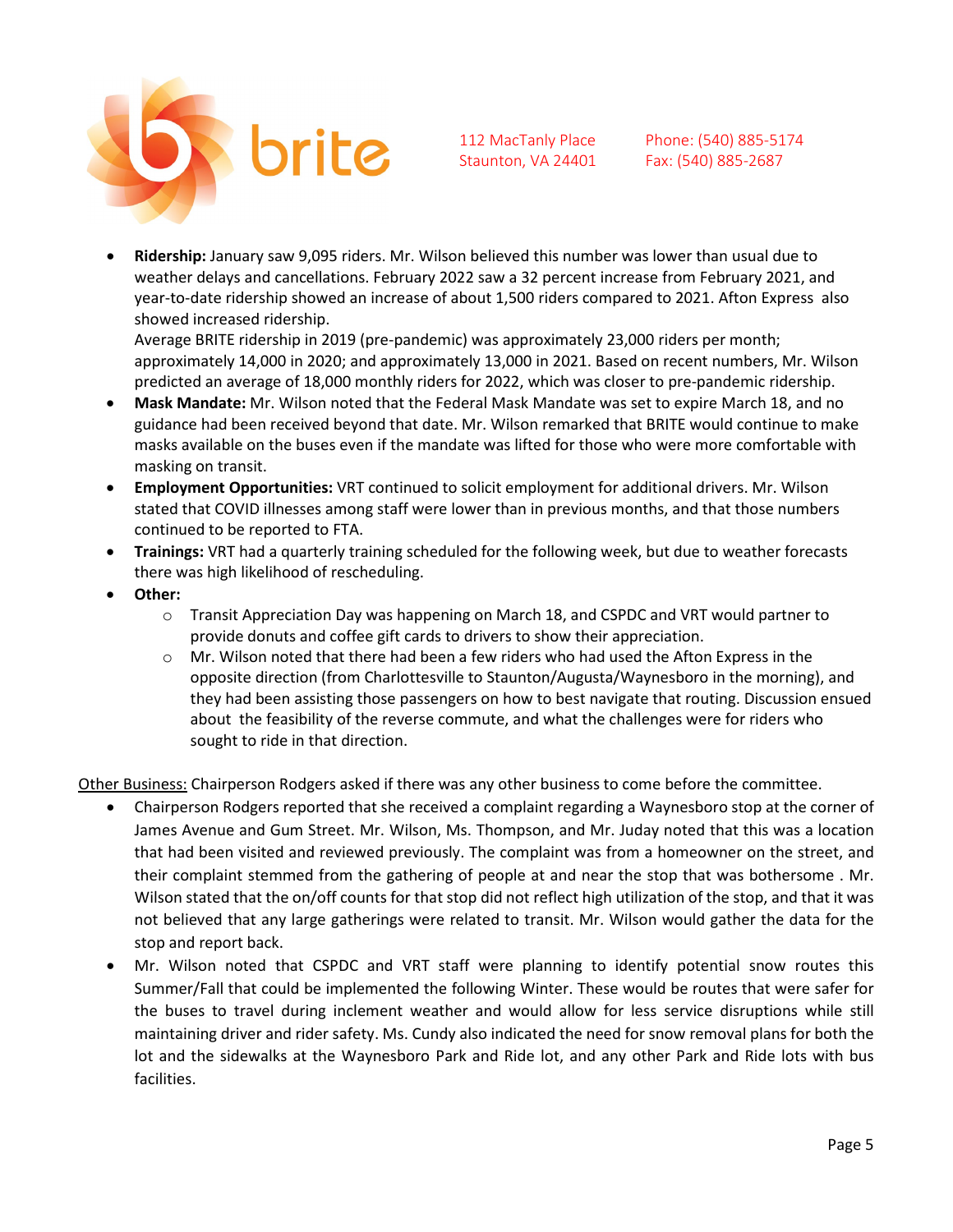

Phone: (540) 885-5174 Fax: (540) 885-2687

• Mr. Juday inquired about the process for getting additional shelters installed. Ms. Thompson noted that BRITE currently had a few shelters available if the City had the means for installation.

#### **Adjournment**

Chairperson Rodgers indicated that the next BTAC meeting was scheduled for Wednesday, May 11, 2022, at 2:30PM at the CSPDC offices.

There being no further business to come before the BTAC, the meeting concluded at 3:16 PM.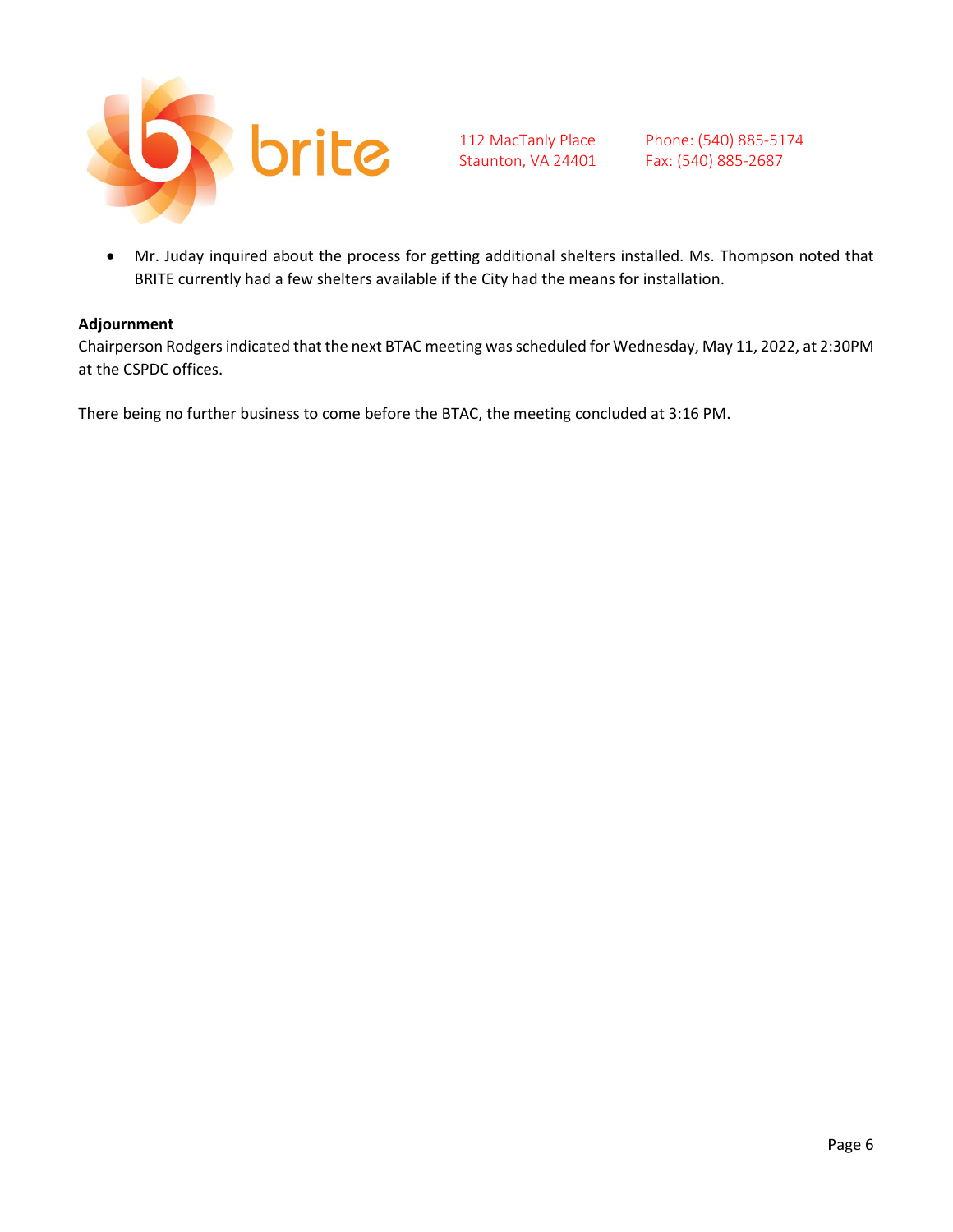# **BRITE TDP**

### **Study Update ǀ March 9, 2022**





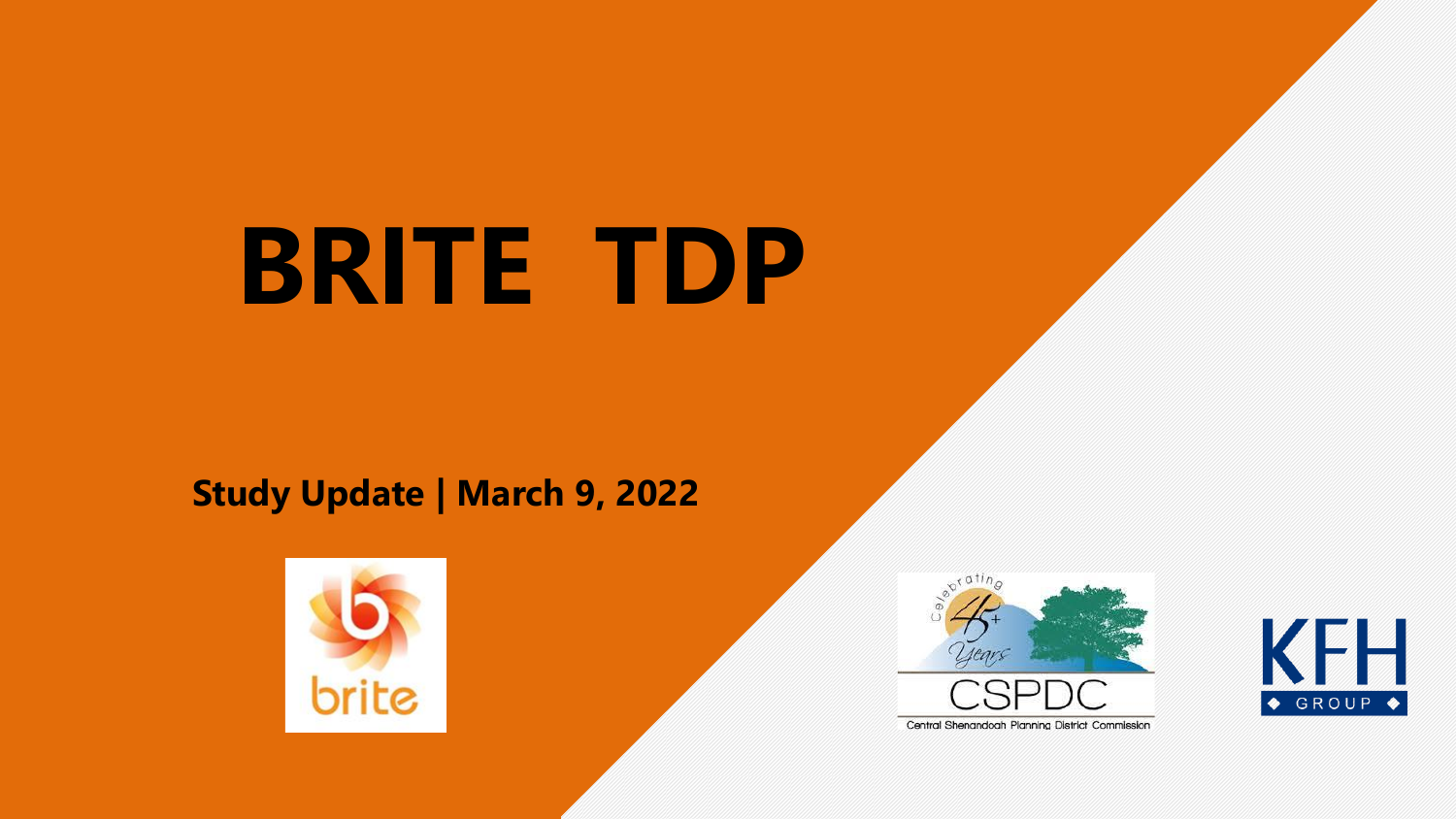

## **Today's Discussion – Setting the Stage**

- **Exammary of Pre-Pandemic/Current Route** Performance
- Summary of Public Survey
- Recap of Rider Requests
- Potential Projects for TDP
- Next Steps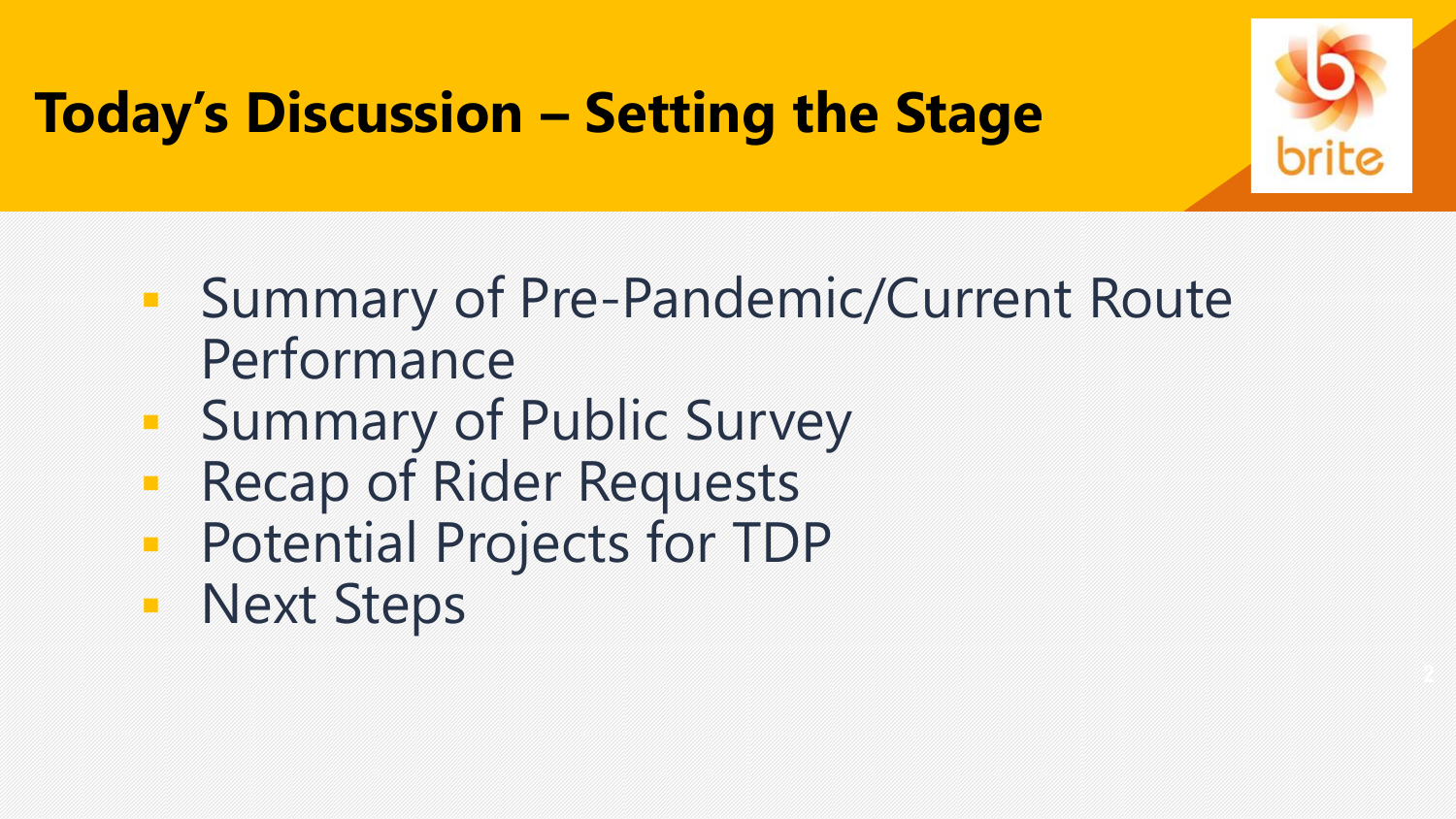## **Fixed Route Performance**



**Overall:** 9.8 trips/hour in FY2019; 4.9 trips/hour FY2021 = 50% decline in productivity

**By Route:**

| <b>Route</b>              | <b>FY2019</b><br>Trips/<br><b>Revenue</b><br>Hour | <b>FY2021</b><br>Trips/<br><b>Revenue</b><br>Hour | %<br>change |
|---------------------------|---------------------------------------------------|---------------------------------------------------|-------------|
| 250 Connector             | 13.3                                              | 6.3                                               | $-53%$      |
| <b>Staunton Trolleys</b>  | 9.2                                               | 5.6                                               | $-39%$      |
| <b>Staunton Loops</b>     | 12.2                                              | 8.9                                               | $-28%$      |
| Waynesboro Circulator     | 13.6                                              | 5.9                                               | $-56%$      |
| <b>BRCC Shuttles</b>      | 5.6 N/7.1 S                                       | 2.1                                               | $-66%$      |
| <b>Stuarts Draft Link</b> | 3.1                                               | 1.8                                               | $-43%$      |

**Challenge:** Restore productivity to pre-pandemic levels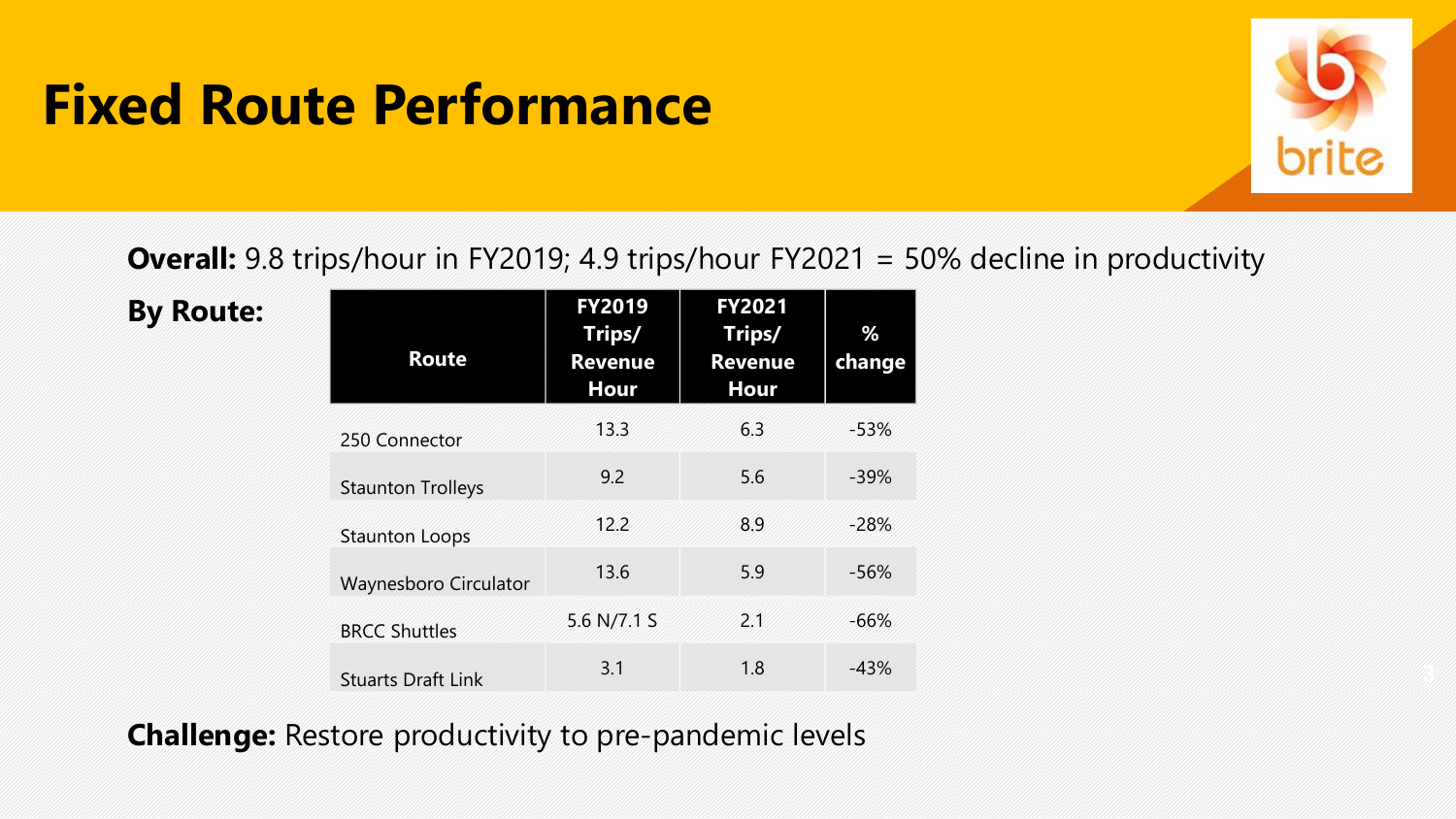

**107 surveys completed – 95 online, 12 hard copy**

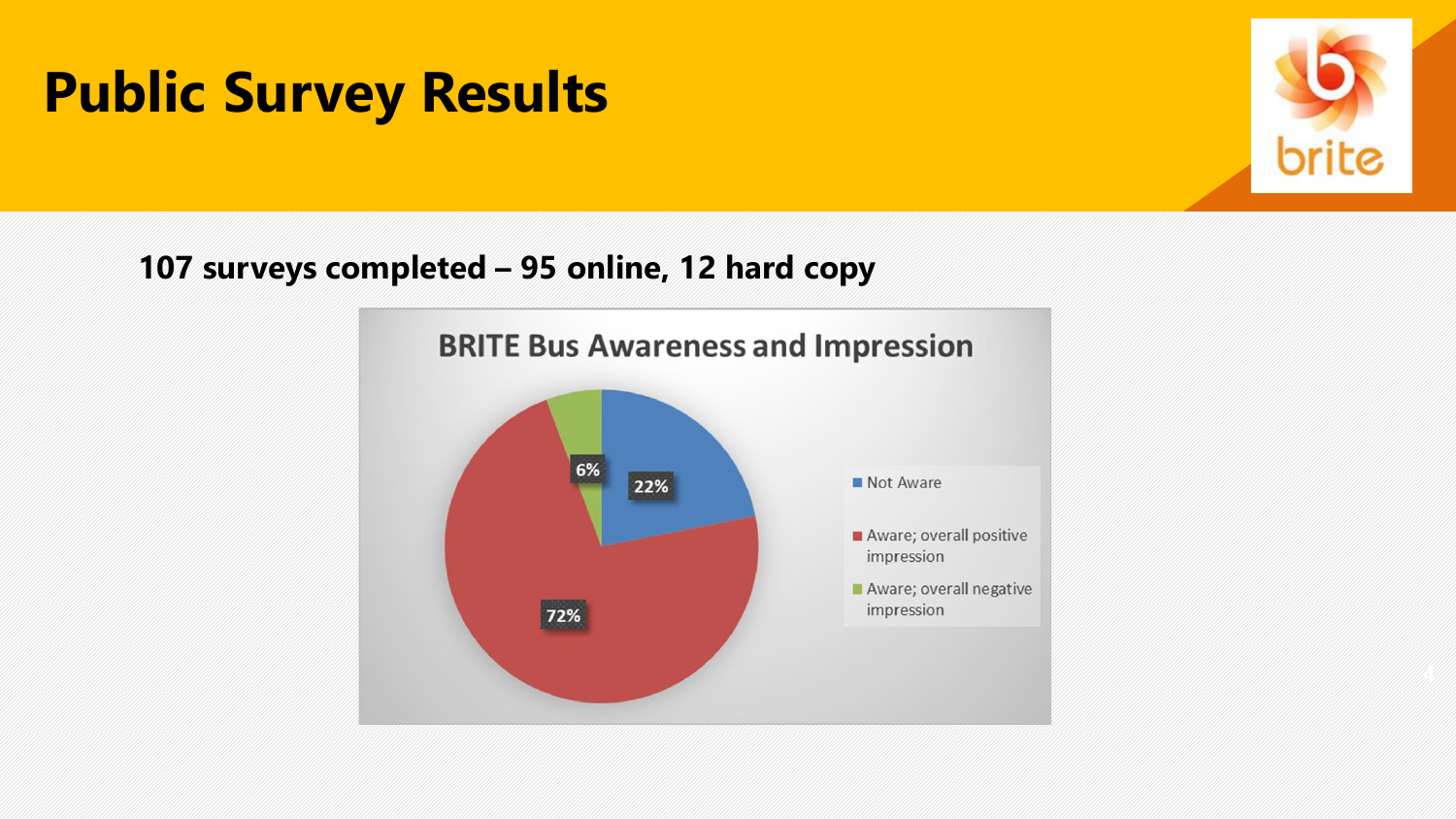

### **Primary Mode of Transportation Modes Used**

| <b>Answer Choices</b>       | <b>Responses</b> |                          |  |
|-----------------------------|------------------|--------------------------|--|
|                             | $\%$             | #                        |  |
| I drive                     | 62.3%            | 66                       |  |
| I use public transportation | 23.6%            | 25                       |  |
| Friends/family drive me     | 9.4%             | 10                       |  |
| I ride a bicycle            | 1.9%             | $\overline{\phantom{a}}$ |  |
| I take a taxi               | 1.9%             | $\mathcal{P}$            |  |
| I walk                      | 0.9%             | 1                        |  |
| I take an Uber/Lyft         | $0.0\%$          | O                        |  |
|                             | <b>Answered</b>  | 106                      |  |
|                             | <b>Skipped</b>   |                          |  |

| <b>Answer Choices</b>                                                                      | <b>Responses</b> |                |
|--------------------------------------------------------------------------------------------|------------------|----------------|
|                                                                                            | %                | #              |
| I do not currently use public transportation                                               | 48.6%            | 51             |
| <b>BRITE Bus</b>                                                                           | 30.5%            | 32             |
| Uber/Lyft                                                                                  | 11.4%            | 12             |
| <b>Afton Express</b>                                                                       | 5.7%             | 6              |
| Harrisonburg Department of Public Transportation                                           | 5.7%             | 6              |
| Valley Program for Aging Services or other Human Service<br><b>Transportation Programs</b> | 5.7%             | 6              |
| Virginia Breeze                                                                            | 5.7%             | 6              |
| <b>BRITE Access</b>                                                                        | 4.8%             | 5              |
| <b>Taxis</b>                                                                               | 3.8%             | $\overline{4}$ |
| Other (please specify)                                                                     | 3.8%             | $\overline{4}$ |
| Vanpools or carpools                                                                       | 2.9%             | 3              |
|                                                                                            | <b>Answered</b>  | 105            |
|                                                                                            | <b>Skipped</b>   | $\overline{2}$ |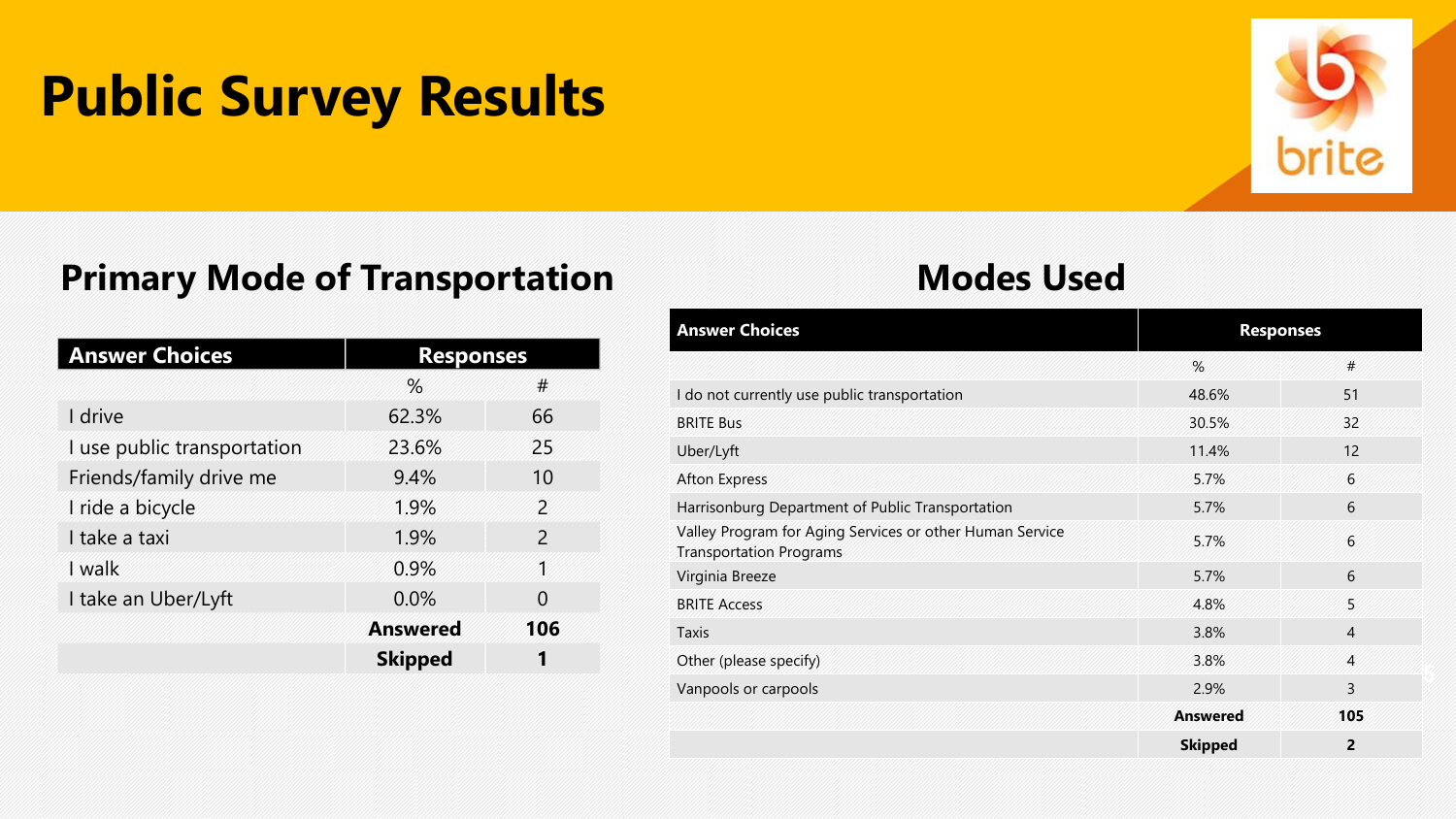

### **Improvements Needed for Non-Riders to Try Transit**

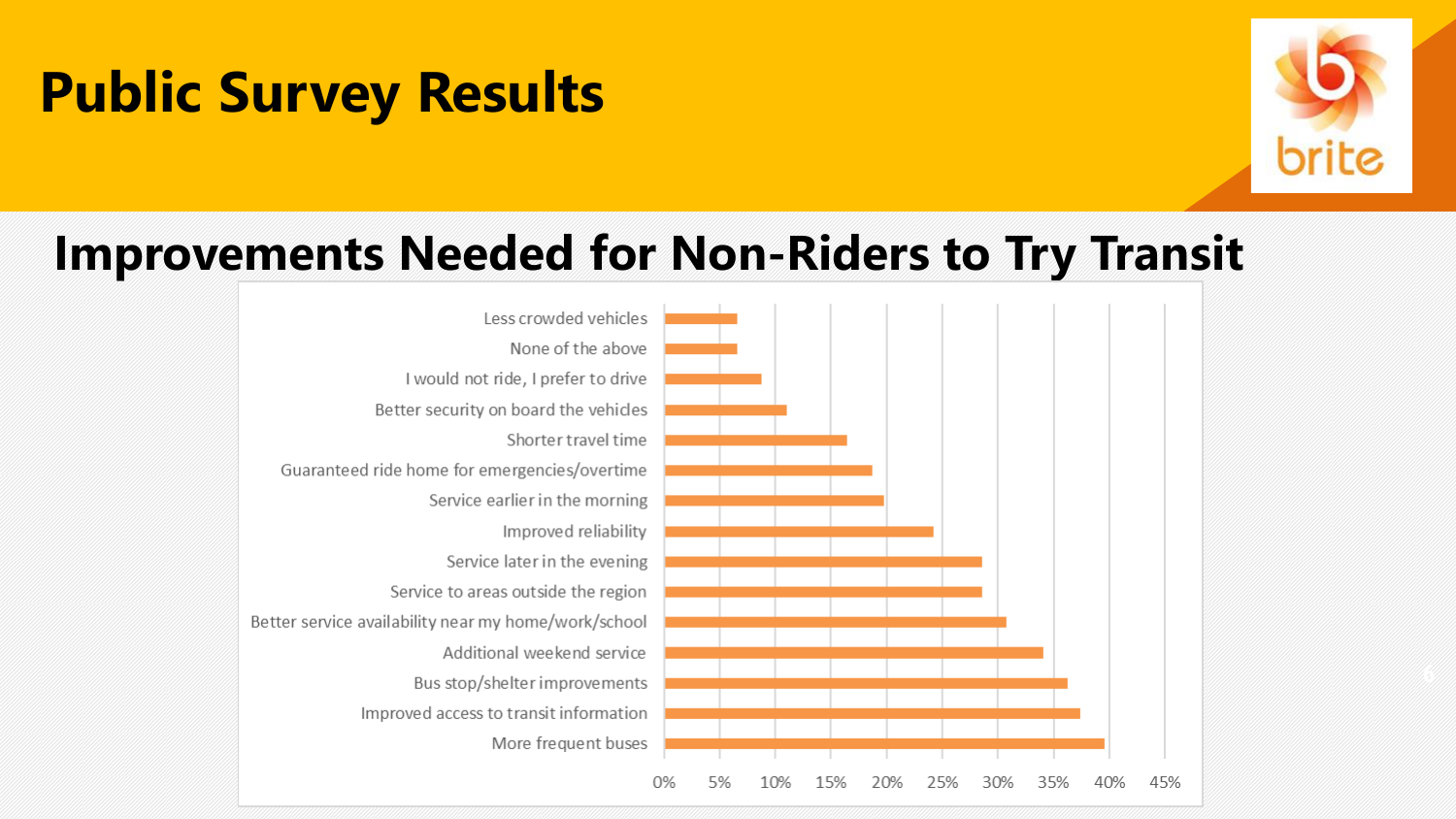

### **Prioritization of Potential Improvements**

| Improvement                                                                             | # Indicating a Top 3 Priority | %   |
|-----------------------------------------------------------------------------------------|-------------------------------|-----|
| Service later in the evenings                                                           | 34                            | 32% |
| Expanded service outside of Augusta County and the Cities<br>of Staunton and Waynesboro | 29                            | 27% |
| Bus stop/shelter improvements                                                           | 25                            | 23% |
| Additional Saturday service                                                             | 23                            | 21% |
| Sunday service                                                                          | 22                            | 21% |
| On-demand service using my smart phone                                                  | 20                            | 19% |
| Service earlier in the mornings                                                         | 15                            | 14% |
| Improved access to transit information                                                  | 14                            | 13% |
| Improved on-time performance                                                            | 9                             | 8%  |
| No fares                                                                                | 9                             | 8%  |
| Safer buses                                                                             | $\overline{7}$                | 7%  |
| Cleaner buses                                                                           | 5                             | 5%  |
| Lower fares                                                                             | 5                             | 5%  |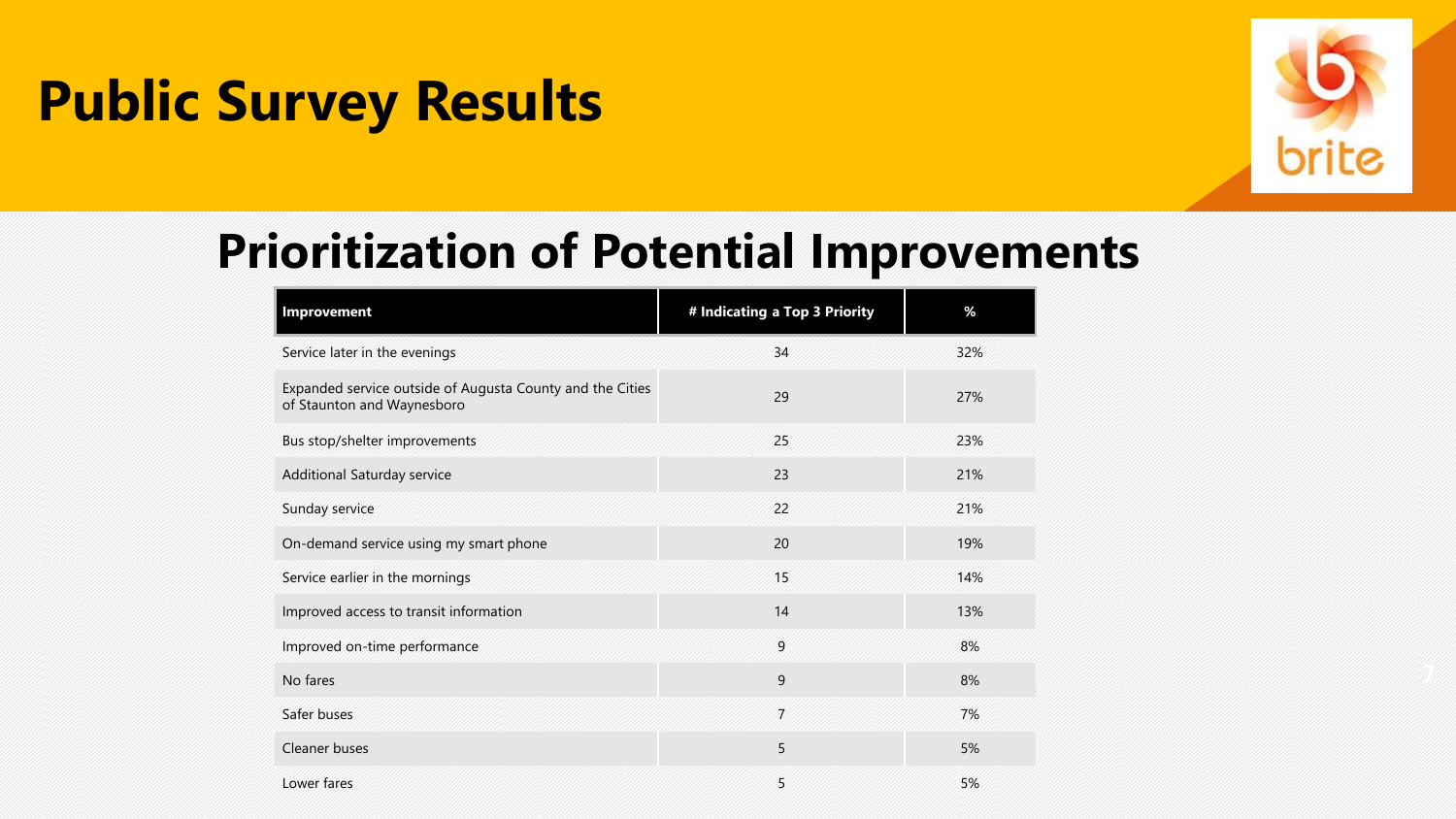

### **Additional locations desired for transit service**

| <b>Staunton</b>                                                                                                                  |                                                                                  |  |  |  |
|----------------------------------------------------------------------------------------------------------------------------------|----------------------------------------------------------------------------------|--|--|--|
| Staunton fringe areas                                                                                                            | Lyle Ave and Pine St                                                             |  |  |  |
| Hillcrest area                                                                                                                   | The Selma Blvd area. The stop is too far<br>to walk.                             |  |  |  |
| West End/Churchville Ave                                                                                                         | W Beverley edge of city limits                                                   |  |  |  |
| Baldwin acres                                                                                                                    |                                                                                  |  |  |  |
| Waynesboro                                                                                                                       |                                                                                  |  |  |  |
| I live across the railroad tracks on<br>Commerce Avenue and I'm over 65,<br>the walk to the nearest stop is difficult<br>for me. | Main Street in Waynesboro, between<br>Lew DeWitt Boulevard and Rosser<br>Avenue. |  |  |  |
| Coyner Springs Park                                                                                                              |                                                                                  |  |  |  |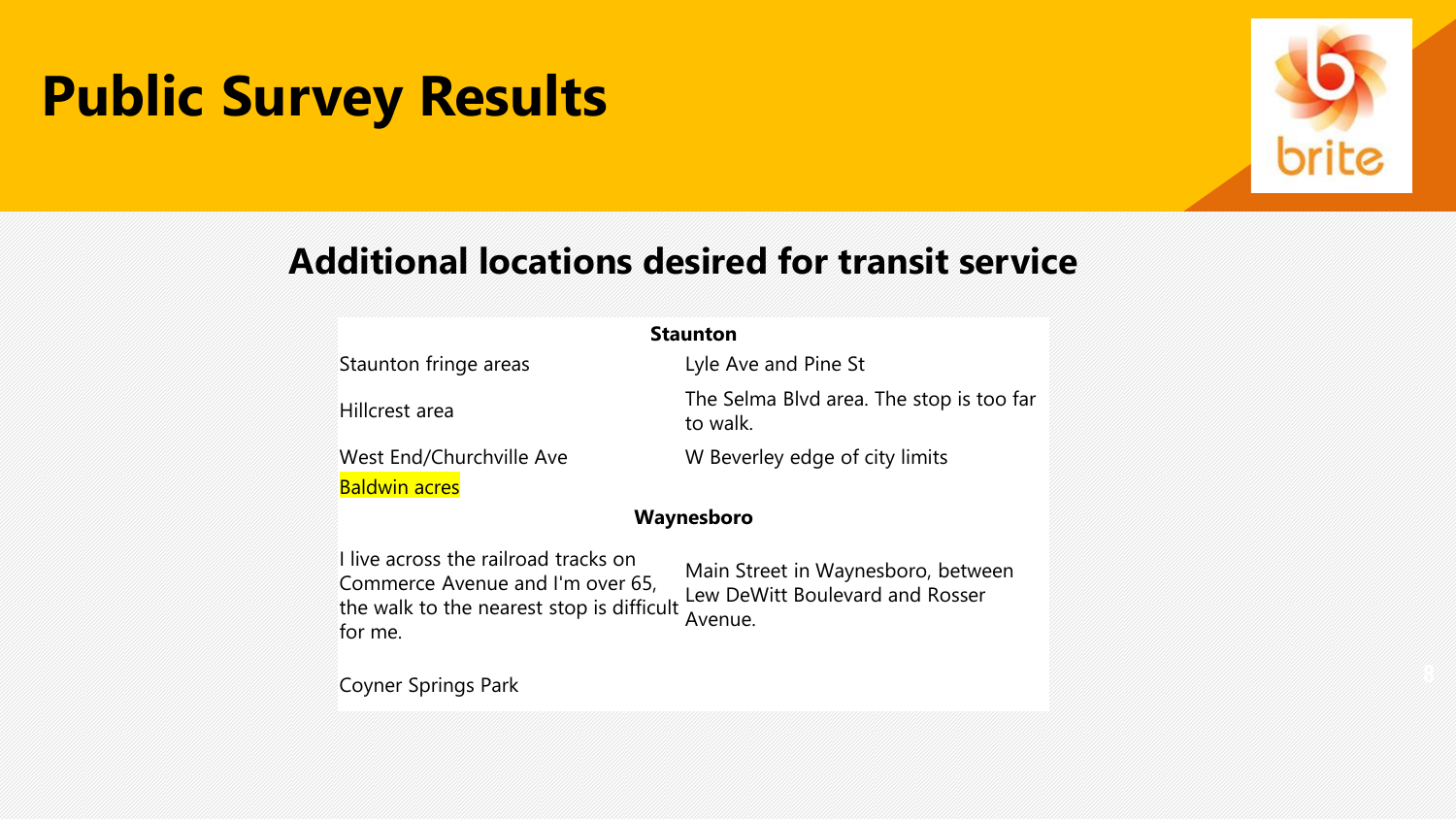

### **Additional locations desired for transit service**

#### **Augusta County**

Rural areas of Augusta County; specific routes from those areas to hospitals and medical centers

Churchville **IVy Ridge** 

Greenspring Valley **New Hope area** 

Augusta County Mint Spring **Stop on Afton Mountain** 

Craigsville, etc.)

Rural areas of Augusta County (Deerfield,

There needs to be a stop at Valley CSB, not down on 250

#### **Regional**

To Richmond, Virginia Beach Sentara RMH Harrisonburg

Harrisonburg **SE Rockingham County** 

Staunton to Dulles (afternoon to Dulles and then an early evening bus from Dulles to Staunton)

Staunton To Charlottesville

#### **Other**

Closer to high schools to pick up kids w/ afterschool jobs More bus stops

Have the access buses have access greater than .50-.75 of a mile.

Anywhere there are senior citizen living communities.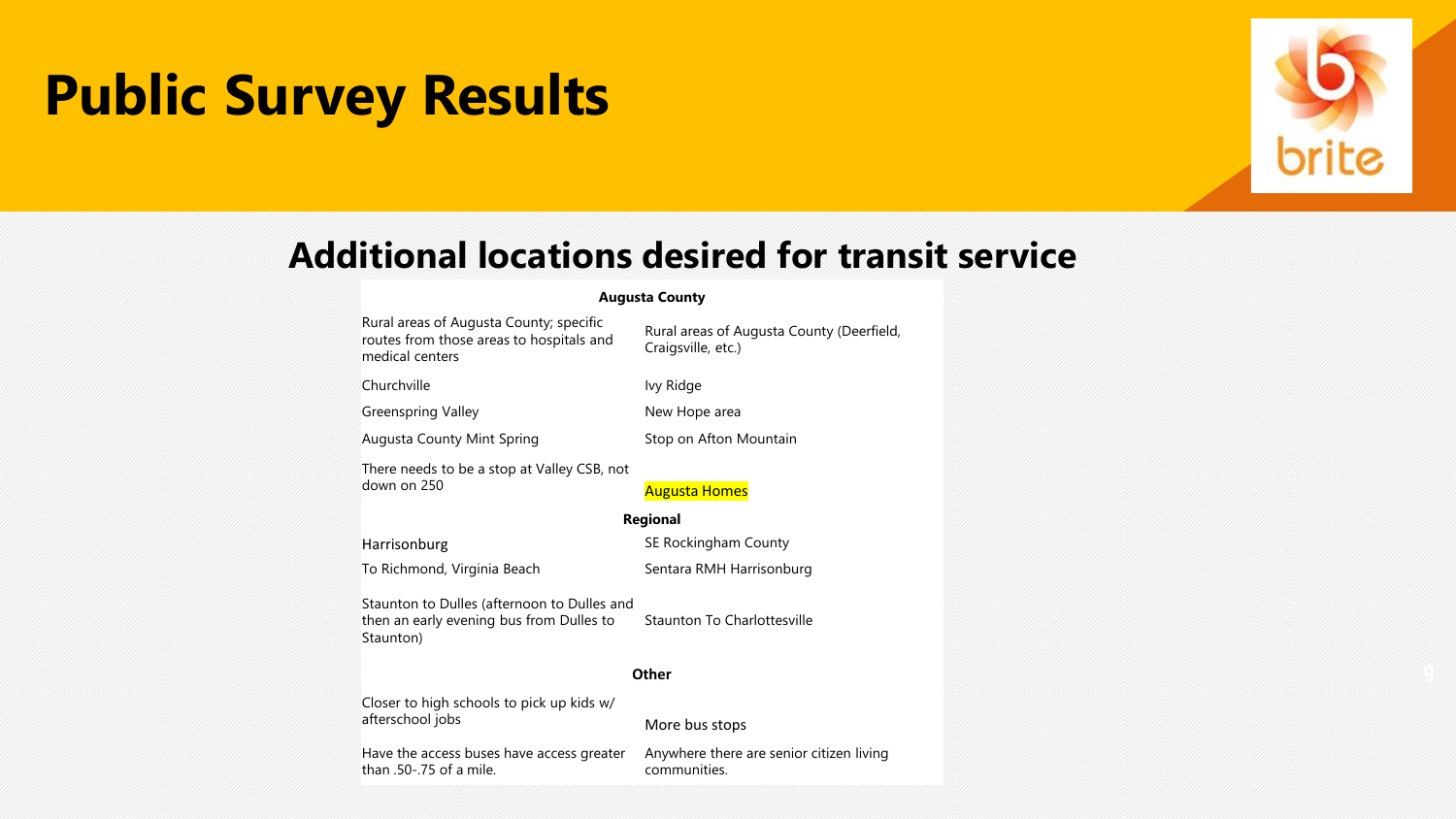

## **Other Suggestions:**

- VA Breeze and Afton Express at same stop
- More service
- More shelters
- On-demand service in Waynesboro
- **E** Senior-oriented service
- More intercity bus service
- **·** Increased availability of information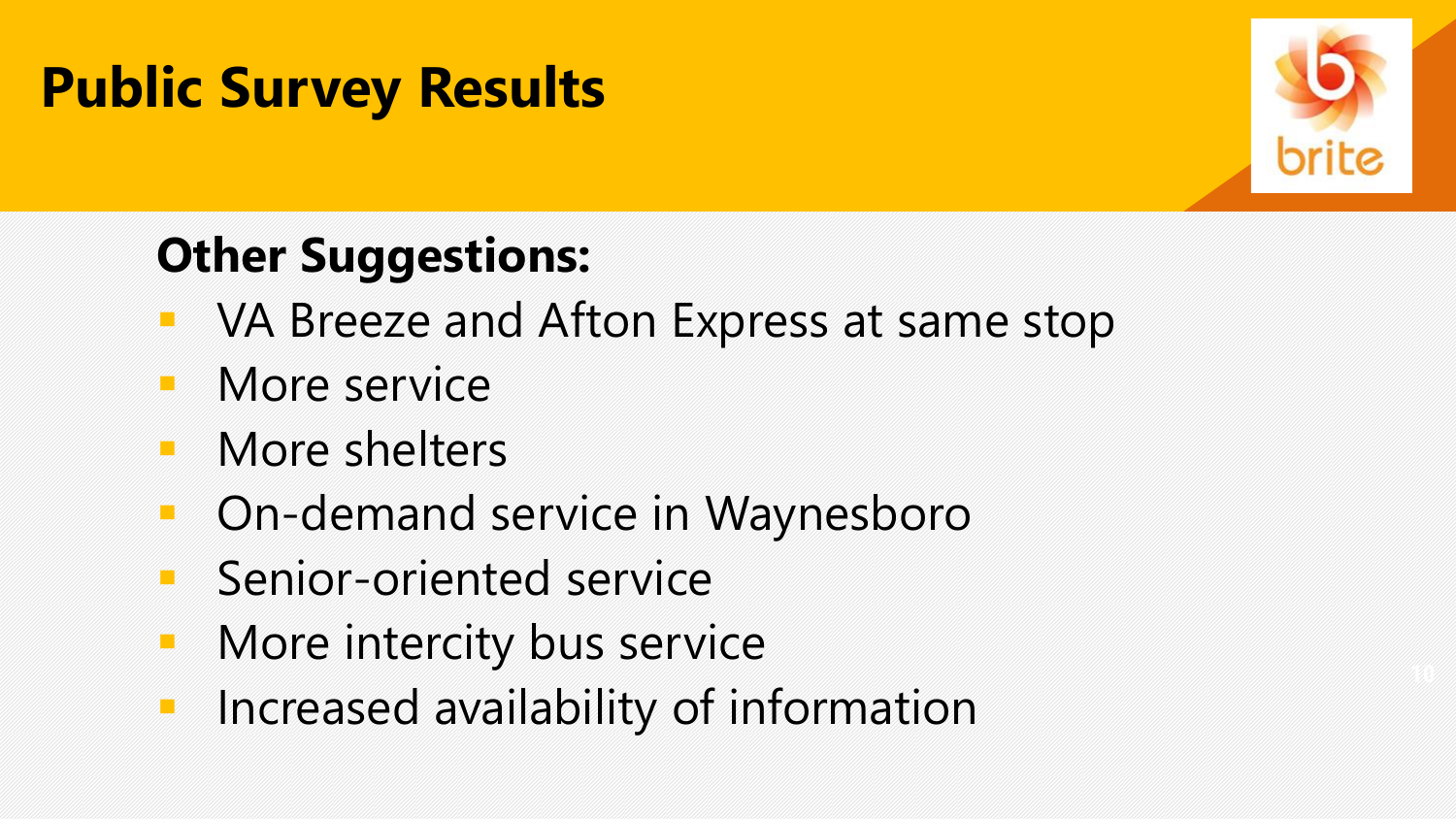

- 92% indicated a need for additional or improved public transportation in the region
- 90% indicated support for additional funding to expand public transportation in the future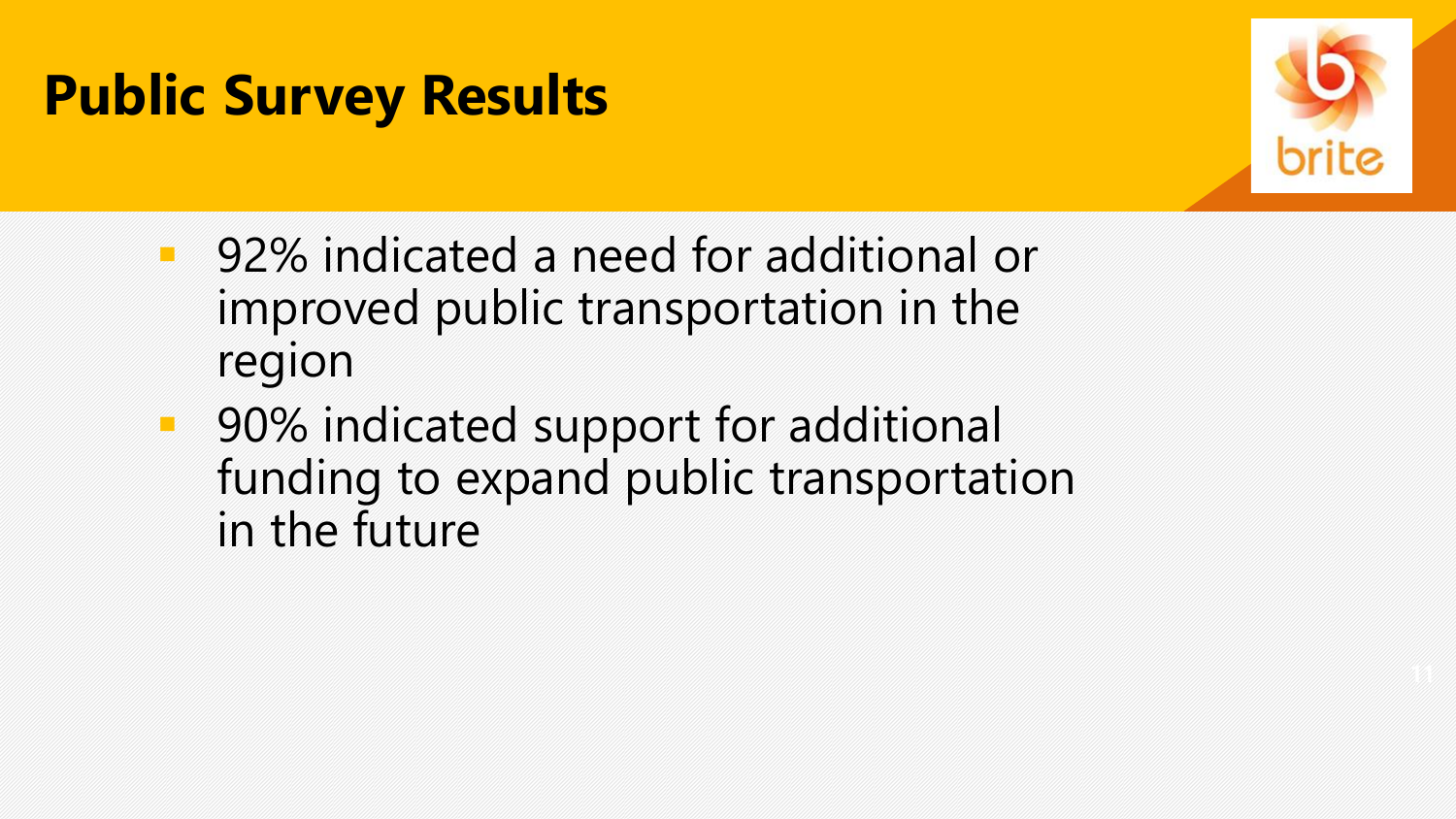## **Re-Cap of Rider Surveys – Desired Improvements**



### **Fixed Route**

Top 4 desired improvements, in order: Sunday service (77%); bus shelters and benches at stops (44%); service later in the evening (39%); and additional Saturday service (33%)

### **Paratransit**

Desired improvements: Saturday service (41%); service later in the evenings (35%); Access service to other areas of Augusta County (29%); and service earlier in the mornings (29%)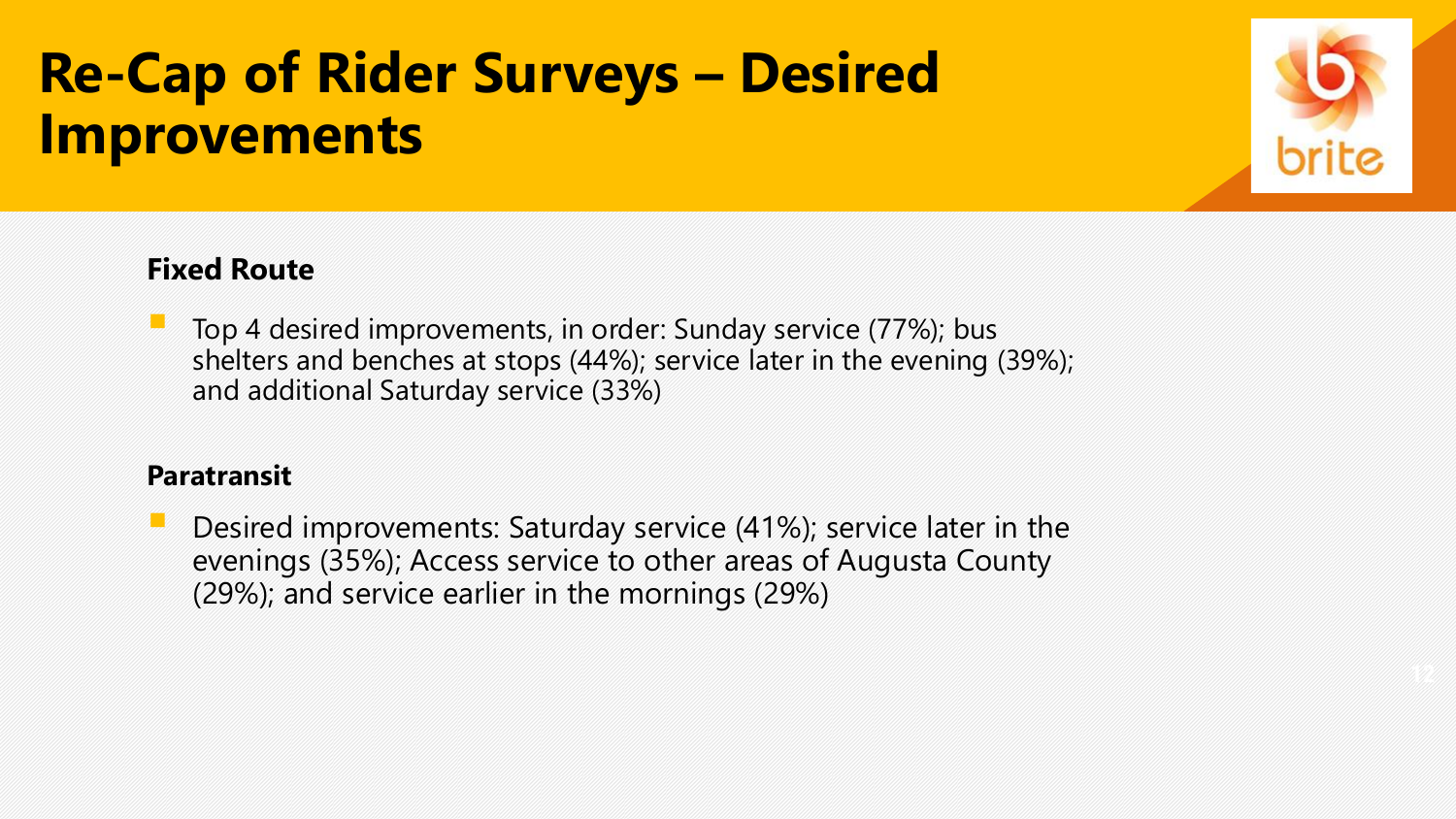

### **Service**

- Microtransit pilot project Waynesboro. To address on-demand needs and test the concept.
- Additional "South Loop" in Staunton to address concerns with the 250 Connector, as outlined in the 250 Connector Study
- $\blacksquare$  Adjustments to the Stuarts Draft Link devise a more linear route, serve additional employment centers. There are suggestions within the 250 Connector Study.
- **E** Adjustments for the Waynesboro Circulator can Main Street b/t Rosser and Lew Dewitt be served? Is it feasible to serve Vector Industries?
- Additional rural or specialized senior-oriented service?
- **EXP** Afton Express, VA Breeze, and local BRITE at the same stop. This will be accomplished through the Staunton Crossing Park and Ride Lot, which has been approved for SMART SCALE funding and is expected to be completed in 2023.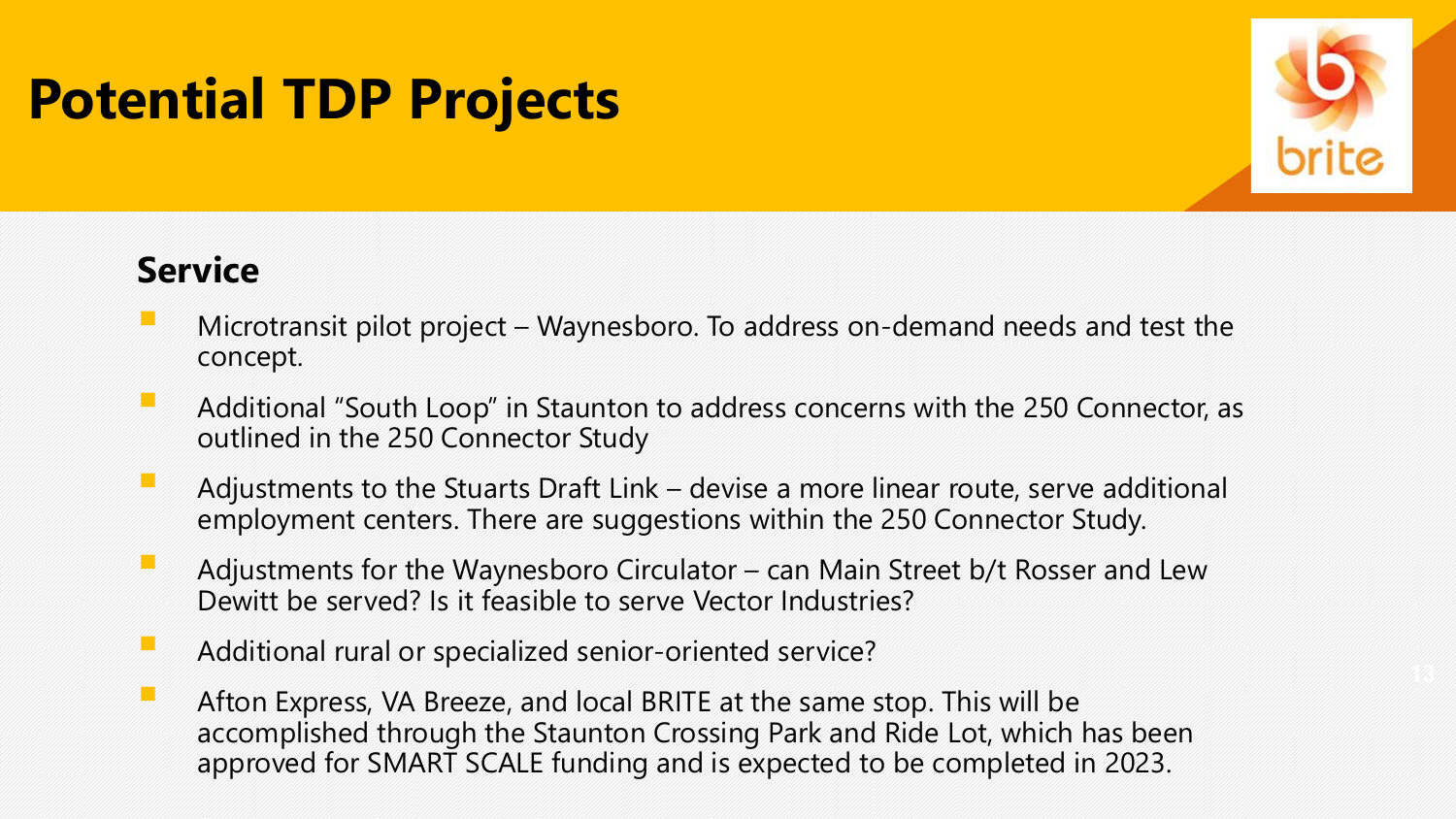

### **Service** (continued)

- **EXECUTE:** Is it feasible to add an Afton Mountain stop? There have also been requests for a stop at the Fontaine Research Park, part of UVA Medical Center in Charlottesville.
- $\blacksquare$  Saturday paratransit service
- $\blacksquare$  Sunday service
- $\blacksquare$  Later hours of service
- **EXTERNITED Improved connections between Harrisonburg and Staunton**

### **Infrastructure**

- Lewis Street Hub Improvements
- Additional bus shelters throughout network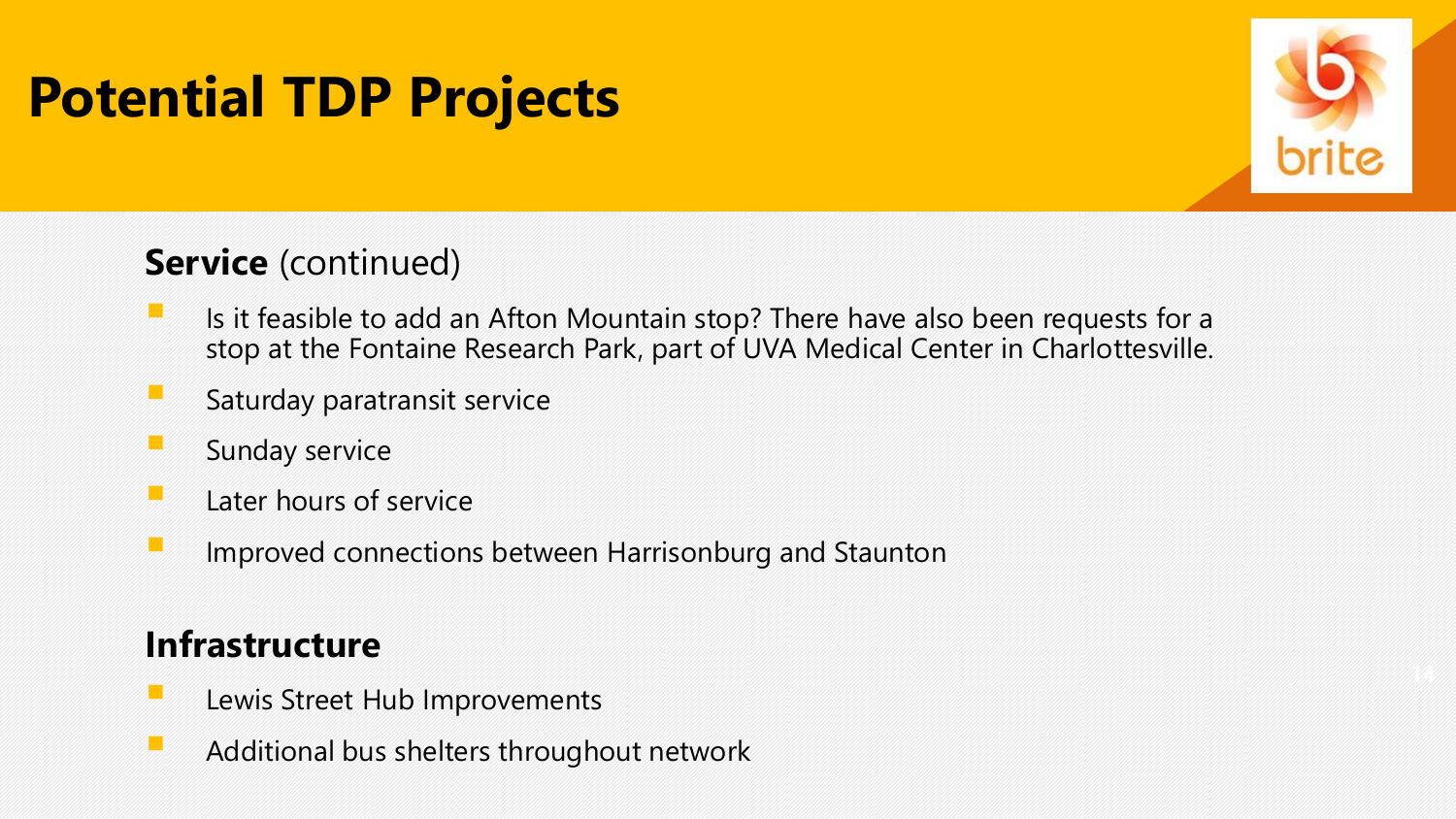

### **Technology**

### **E ITS Plan Implementation**

- Mobile Data Collection System
- Scheduling Software
- Real-time transit information
- Traveler information displays at major activity centers
- Advanced driver assistance system
- Mobile ticketing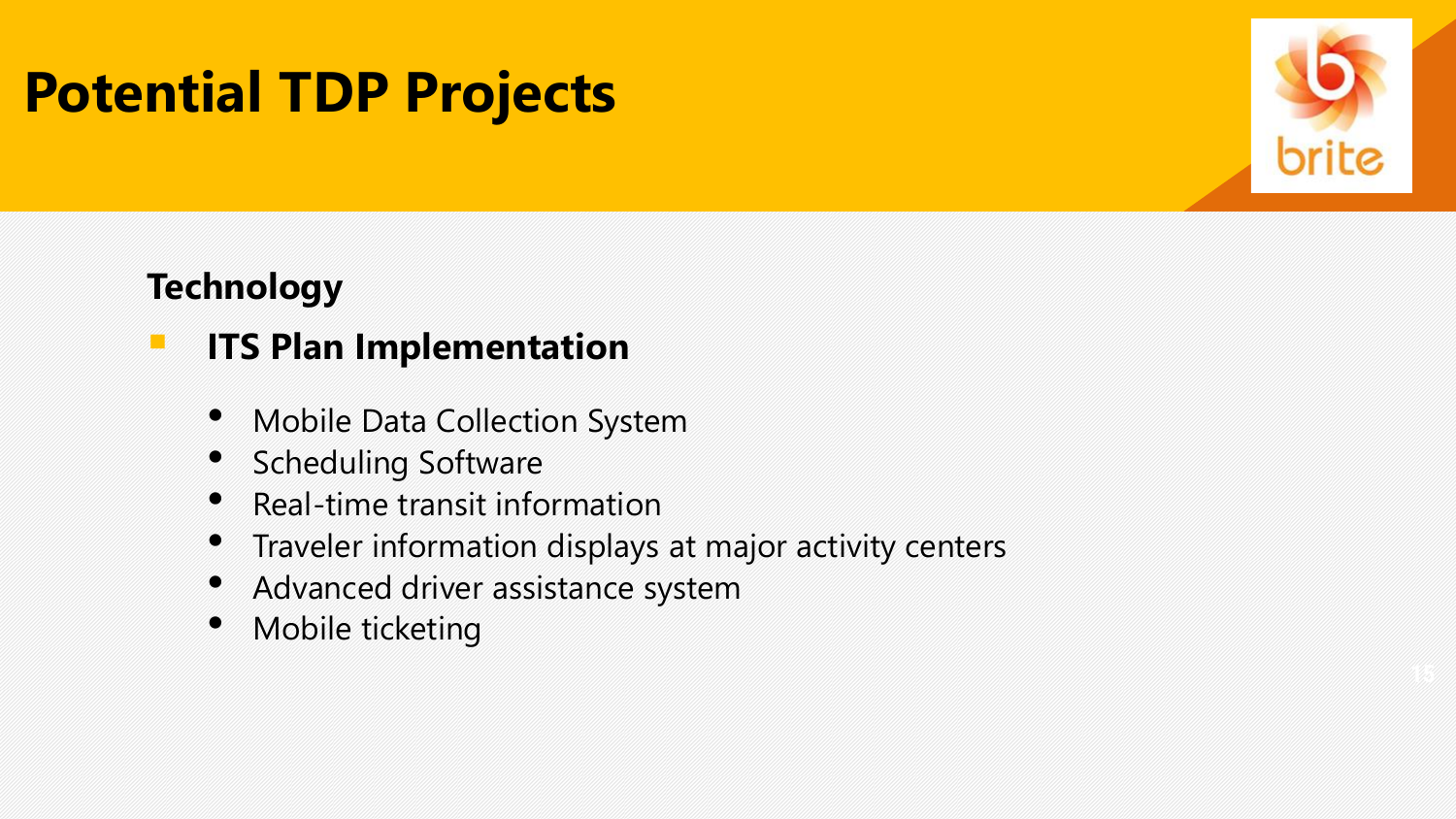

Are there others to explore?